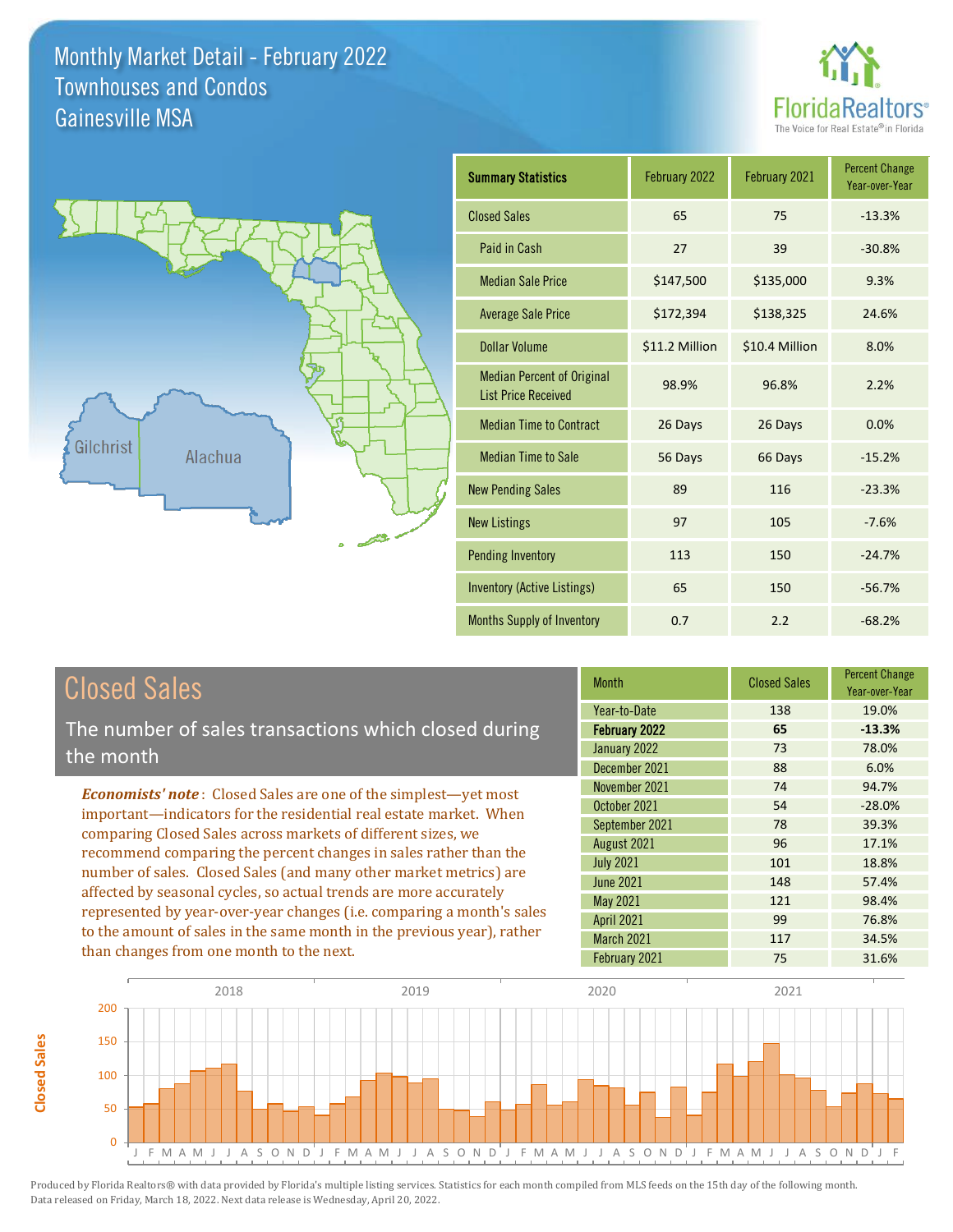this statistic should be interpreted with care.



46 91.7%

| Cash Sales                                                                     | <b>Month</b>     | <b>Cash Sales</b> | <b>Percent Change</b><br>Year-over-Year |
|--------------------------------------------------------------------------------|------------------|-------------------|-----------------------------------------|
|                                                                                | Year-to-Date     | 62                | 12.7%                                   |
| The number of Closed Sales during the month in which                           | February 2022    | 27                | $-30.8%$                                |
| buyers exclusively paid in cash                                                | January 2022     | 35                | 118.8%                                  |
|                                                                                | December 2021    | 38                | $-11.6%$                                |
|                                                                                | November 2021    | 36                | 100.0%                                  |
|                                                                                | October 2021     | 25                | $-30.6%$                                |
| <b>Economists' note:</b> Cash Sales can be a useful indicator of the extent to | September 2021   | 19                | $-29.6%$                                |
| which investors are participating in the market. Why? Investors are            | August 2021      | 39                | 21.9%                                   |
| far more likely to have the funds to purchase a home available up front,       | <b>July 2021</b> | 38                | $-5.0%$                                 |
| whereas the typical homebuyer requires a mortgage or some other                | June 2021        | 69                | 60.5%                                   |
| form of financing. There are, of course, many possible exceptions, so          | May 2021         | 58                | 100.0%                                  |



# Cash Sales as a Percentage of Closed Sales

The percentage of Closed Sales during the month which were Cash Sales

*Economists' note* : This statistic is simply another way of viewing Cash Sales. The remaining percentages of Closed Sales (i.e. those not paid fully in cash) each month involved some sort of financing, such as mortgages, owner/seller financing, assumed loans, etc.

| <b>Month</b>      | <b>Percent of Closed</b><br>Sales Paid in Cash | <b>Percent Change</b><br>Year-over-Year |
|-------------------|------------------------------------------------|-----------------------------------------|
| Year-to-Date      | 44.9%                                          | $-5.3%$                                 |
| February 2022     | 41.5%                                          | $-20.2%$                                |
| January 2022      | 47.9%                                          | 22.8%                                   |
| December 2021     | 43.2%                                          | $-16.6%$                                |
| November 2021     | 48.6%                                          | 2.5%                                    |
| October 2021      | 46.3%                                          | $-3.5%$                                 |
| September 2021    | 24.4%                                          | $-49.4%$                                |
| August 2021       | 40.6%                                          | 4.1%                                    |
| <b>July 2021</b>  | 37.6%                                          | $-20.2%$                                |
| <b>June 2021</b>  | 46.6%                                          | 2.0%                                    |
| <b>May 2021</b>   | 47.9%                                          | 0.8%                                    |
| <b>April 2021</b> | 46.5%                                          | 8.4%                                    |
| <b>March 2021</b> | 42.7%                                          | $-27.1%$                                |
| February 2021     | 52.0%                                          | $-17.7%$                                |

February 2021 39 39 8.3%

March 2021 50 -2.0%

April 2021

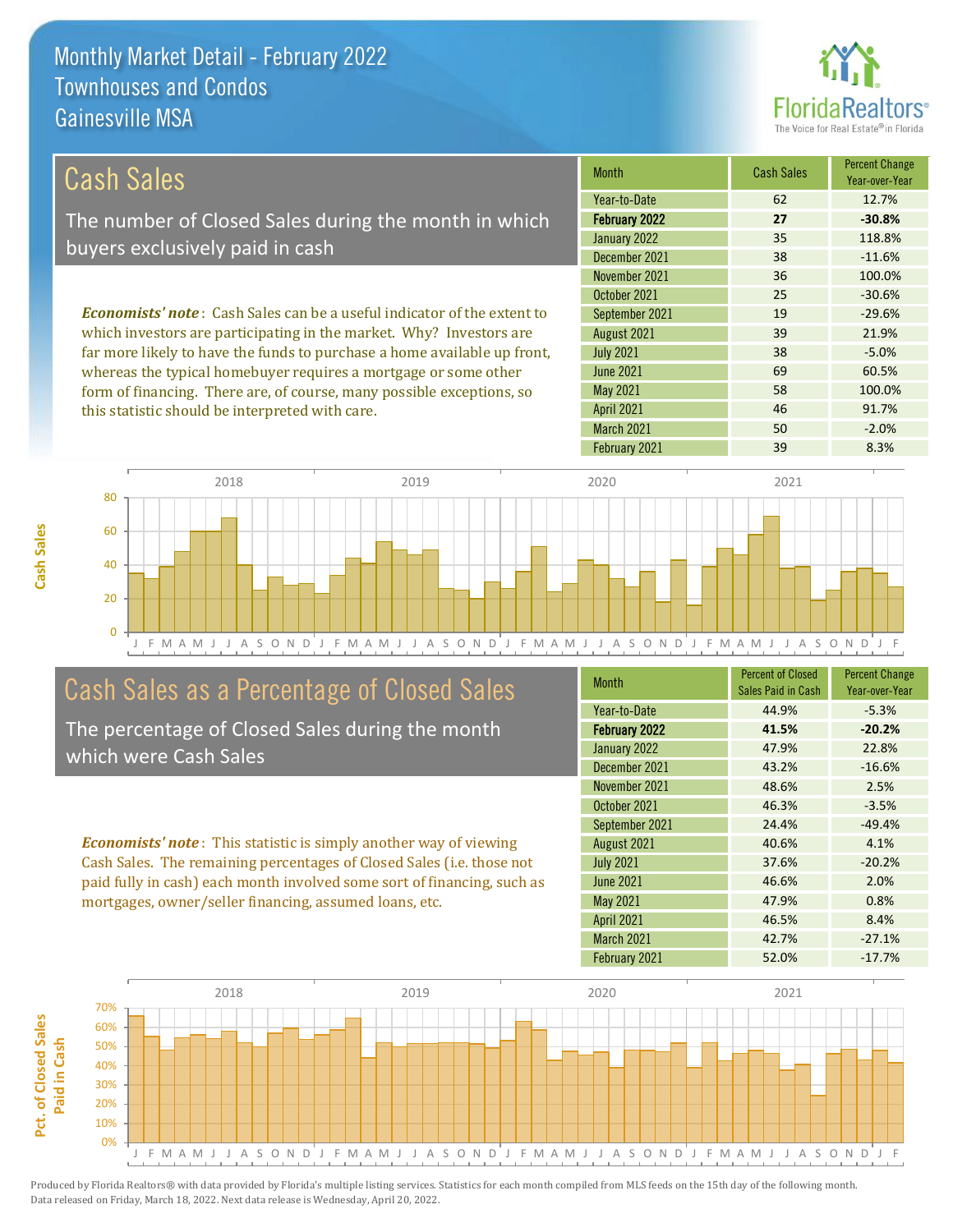

#### Month Median Sale Price Percent Change Year-over-Year February 2022 **\$147,500 9.3%** Year-to-Date \$153,980 16.2% July 2021 **\$153,500** 13.7% January 2022 <br>  $\begin{array}{|c|c|c|c|c|}\n\hline\n& & & 154,000 & 22.7\% \\
\hline\n\end{array}$ December 2021 \$160,000 23.6% September 2021 **\$144,950** 7.4% August 2021 **\$154,400** 7.4% November 2021 **\$154,950** 15.9% October 2021 **\$135,450** 2.2% June 2021 **\$147,250** 9.1% May 2021 **5147,000** 5147,000 5.0% April 2021 **\$150,000** 5.3% March 2021 \$145,500 16.4% February 2021 **\$135,000** 14.4% *Economists' note* : Median Sale Price is our preferred summary statistic for price activity because, unlike Average Sale Price, Median Sale Price is not sensitive to high sale prices for small numbers of homes that may not be characteristic of the market area. Keep in mind that median price trends over time are not always solely caused by changes in the general value of local real estate. Median sale price only reflects the values of the homes that *sold* each month, and the mix of the types of homes that sell can change over time. 2018 2019 2020 2021 Median Sale Price The median sale price reported for the month (i.e. 50% of sales were above and 50% of sales were below)



# Average Sale Price

The average sale price reported for the month (i.e. total sales in dollars divided by the number of sales)

*Economists' note* : Usually, we prefer Median Sale Price over Average Sale Price as a summary statistic for home prices. However, Average Sale Price does have its uses—particularly when it is analyzed alongside the Median Sale Price. For one, the relative difference between the two statistics can provide some insight into the market for higher-end homes in an area.

| <b>Month</b>         | <b>Average Sale Price</b> | <b>Percent Change</b><br>Year-over-Year |
|----------------------|---------------------------|-----------------------------------------|
| Year-to-Date         | \$168,706                 | 15.9%                                   |
| <b>February 2022</b> | \$172,394                 | 24.6%                                   |
| January 2022         | \$165,423                 | 4.2%                                    |
| December 2021        | \$174,708                 | 23.0%                                   |
| November 2021        | \$163,792                 | 16.3%                                   |
| October 2021         | \$145,516                 | 6.5%                                    |
| September 2021       | \$151,081                 | 0.9%                                    |
| August 2021          | \$165,299                 | 14.6%                                   |
| <b>July 2021</b>     | \$165,500                 | 24.0%                                   |
| <b>June 2021</b>     | \$155,140                 | 9.5%                                    |
| <b>May 2021</b>      | \$164,014                 | 11.5%                                   |
| <b>April 2021</b>    | \$157,509                 | 12.1%                                   |
| <b>March 2021</b>    | \$149,504                 | 10.7%                                   |
| February 2021        | \$138,325                 | 6.4%                                    |



Produced by Florida Realtors® with data provided by Florida's multiple listing services. Statistics for each month compiled from MLS feeds on the 15th day of the following month. Data released on Friday, March 18, 2022. Next data release is Wednesday, April 20, 2022.

**Average Sale Price**

**Average Sale Price**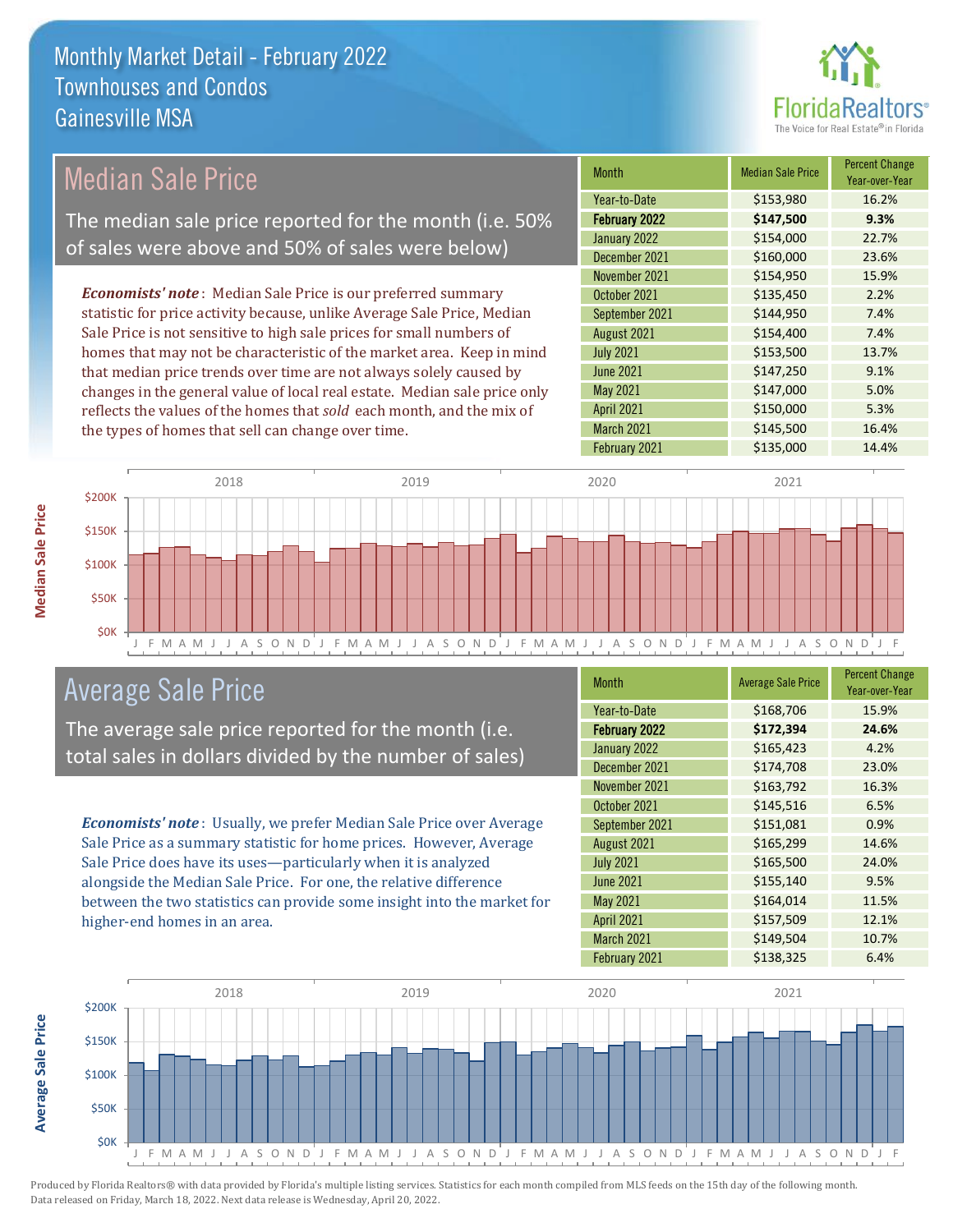

### Dollar Volume

The sum of the sale prices for all sales which closed during the month

*Economists' note* : Dollar Volume is simply the sum of all sale prices in a given time period, and can quickly be calculated by multiplying Closed Sales by Average Sale Price. It is a strong indicator of the health of the real estate industry in a market, and is of particular interest to real estate professionals, investors, analysts, and government agencies. Potential home sellers and home buyers, on the other hand, will likely be better served by paying attention to trends in the two components of Dollar Volume (i.e. sales and prices) individually.

| <b>Month</b>         | <b>Dollar Volume</b> | <b>Percent Change</b><br>Year-over-Year |
|----------------------|----------------------|-----------------------------------------|
| Year-to-Date         | \$23.3 Million       | 37.9%                                   |
| <b>February 2022</b> | \$11.2 Million       | 8.0%                                    |
| January 2022         | \$12.1 Million       | 85.6%                                   |
| December 2021        | \$15.4 Million       | 30.4%                                   |
| November 2021        | \$12.1 Million       | 126.5%                                  |
| October 2021         | \$7.9 Million        | $-23.3%$                                |
| September 2021       | \$11.8 Million       | 40.5%                                   |
| August 2021          | \$15.9 Million       | 34.2%                                   |
| <b>July 2021</b>     | \$16.7 Million       | 47.3%                                   |
| <b>June 2021</b>     | \$23.0 Million       | 72.4%                                   |
| May 2021             | \$19.8 Million       | 121.1%                                  |
| April 2021           | \$15.6 Million       | 98.1%                                   |
| March 2021           | \$17.5 Million       | 48.9%                                   |
| February 2021        | \$10.4 Million       | 40.0%                                   |



# Median Percent of Original List Price Received

The median of the sale price (as a percentage of the original list price) across all properties selling during the month

*Economists' note* : The Median Percent of Original List Price Received is useful as an indicator of market recovery, since it typically rises as buyers realize that the market may be moving away from them and they need to match the selling price (or better it) in order to get a contract on the house. This is usually the last measure to indicate a market has shifted from down to up, so it is what we would call a *lagging* indicator.

| <b>Month</b>         | Med. Pct. of Orig.<br><b>List Price Received</b> | <b>Percent Change</b><br>Year-over-Year |
|----------------------|--------------------------------------------------|-----------------------------------------|
| Year-to-Date         | 98.9%                                            | 1.5%                                    |
| <b>February 2022</b> | 98.9%                                            | 2.2%                                    |
| January 2022         | 99.7%                                            | 1.7%                                    |
| December 2021        | 96.4%                                            | 0.3%                                    |
| November 2021        | 96.9%                                            | $-0.5%$                                 |
| October 2021         | 97.7%                                            | 0.0%                                    |
| September 2021       | 98.2%                                            | 1.0%                                    |
| August 2021          | 99.2%                                            | 2.1%                                    |
| <b>July 2021</b>     | 98.9%                                            | 1.7%                                    |
| June 2021            | 100.0%                                           | 3.7%                                    |
| <b>May 2021</b>      | 99.2%                                            | 1.3%                                    |
| <b>April 2021</b>    | 99.0%                                            | 1.0%                                    |
| <b>March 2021</b>    | 97.5%                                            | $-0.2%$                                 |
| February 2021        | 96.8%                                            | $-0.5%$                                 |

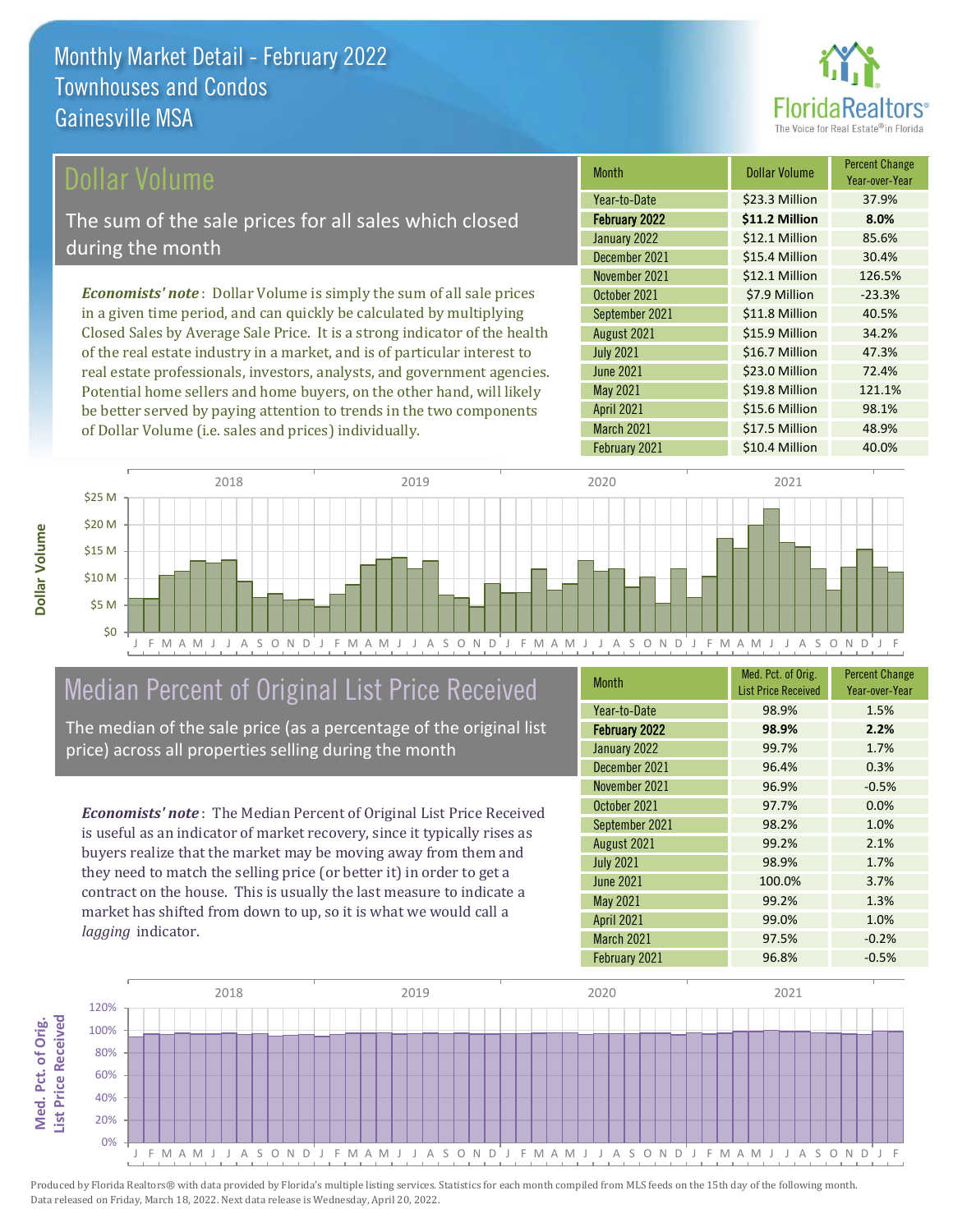

# Median Time to Contract

The median number of days between the listing date and contract date for all Closed Sales during the month

*Economists' note* : Like Time to Sale, Time to Contract is a measure of the length of the home selling process calculated for sales which closed during the month. The difference is that Time to Contract measures the number of days between the initial listing of a property and the signing of the contract which eventually led to the closing of the sale. When the gap between Median Time to Contract and Median Time to Sale grows, it is usually a sign of longer closing times and/or declining numbers of cash sales.

| <b>Month</b>      | <b>Median Time to</b><br>Contract | <b>Percent Change</b><br>Year-over-Year |
|-------------------|-----------------------------------|-----------------------------------------|
| Year-to-Date      | 28 Days                           | 16.7%                                   |
| February 2022     | 26 Days                           | 0.0%                                    |
| January 2022      | 32 Days                           | 33.3%                                   |
| December 2021     | 33 Days                           | 26.9%                                   |
| November 2021     | 26 Days                           | $-16.1%$                                |
| October 2021      | 13 Days                           | $-45.8%$                                |
| September 2021    | 18 Days                           | 28.6%                                   |
| August 2021       | 8 Days                            | $-33.3%$                                |
| <b>July 2021</b>  | 11 Days                           | $-45.0%$                                |
| <b>June 2021</b>  | 12 Days                           | $-45.5%$                                |
| May 2021          | 8 Days                            | $-27.3%$                                |
| <b>April 2021</b> | 12 Days                           | 0.0%                                    |
| March 2021        | 32 Days                           | 146.2%                                  |
| February 2021     | 26 Days                           | 85.7%                                   |



## Median Time to Sale

**Median Time to** 

**Median Time to** 

The median number of days between the listing date and closing date for all Closed Sales during the month

*Economists' note* : Time to Sale is a measure of the length of the home selling process, calculated as the number of days between the initial listing of a property and the closing of the sale. *Median* Time to Sale is the amount of time the "middle" property selling this month was on the market. That is, 50% of homes selling this month took *less* time to sell, and 50% of homes took *more* time to sell. Median Time to Sale gives a more accurate picture than Average Time to Sale, which can be skewed upward by small numbers of properties taking an abnormally long time to sell.

| <b>Month</b>         | <b>Median Time to Sale</b> | <b>Percent Change</b><br>Year-over-Year |
|----------------------|----------------------------|-----------------------------------------|
| Year-to-Date         | 71 Days                    | 7.6%                                    |
| <b>February 2022</b> | 56 Days                    | $-15.2%$                                |
| January 2022         | 82 Days                    | 22.4%                                   |
| December 2021        | 73 Days                    | 2.8%                                    |
| November 2021        | 75 Days                    | 0.0%                                    |
| October 2021         | 70 Days                    | 14.8%                                   |
| September 2021       | 59 Days                    | 1.7%                                    |
| August 2021          | 53 Days                    | $-1.9%$                                 |
| <b>July 2021</b>     | 60 Days                    | 0.0%                                    |
| <b>June 2021</b>     | 57 Days                    | $-9.5%$                                 |
| May 2021             | 54 Days                    | $-6.9%$                                 |
| <b>April 2021</b>    | 50 Days                    | $-3.8%$                                 |
| <b>March 2021</b>    | 64 Days                    | 36.2%                                   |
| February 2021        | 66 Days                    | 37.5%                                   |

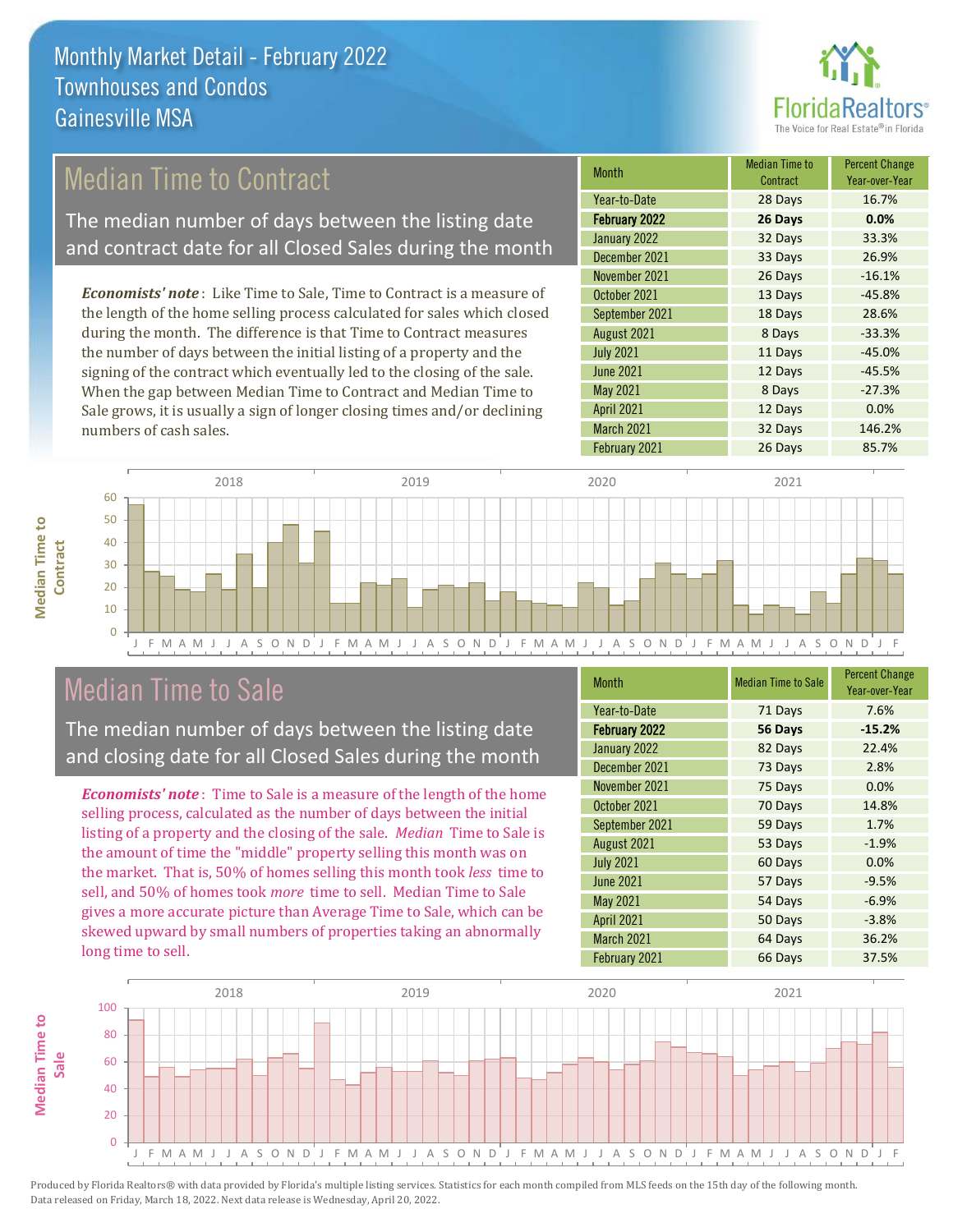

| <b>New Pending Sales</b>                                                       | <b>Month</b>      | <b>New Pending Sales</b> | <b>Percent Change</b><br>Year-over-Year |
|--------------------------------------------------------------------------------|-------------------|--------------------------|-----------------------------------------|
|                                                                                | Year-to-Date      | 162                      | $-19.4%$                                |
| The number of listed properties that went under                                | February 2022     | 89                       | $-23.3%$                                |
| contract during the month                                                      | January 2022      | 73                       | $-14.1%$                                |
|                                                                                | December 2021     | 74                       | 27.6%                                   |
|                                                                                | November 2021     | 69                       | $-2.8%$                                 |
| <b>Economists' note</b> : Because of the typical length of time it takes for a | October 2021      | 75                       | 25.0%                                   |
| sale to close, economists consider Pending Sales to be a decent                | September 2021    | 81                       | 6.6%                                    |
| indicator of potential future Closed Sales. It is important to bear in         | August 2021       | 80                       | 37.9%                                   |
| mind, however, that not all Pending Sales will be closed successfully.         | <b>July 2021</b>  | 85                       | 9.0%                                    |
| So, the effectiveness of Pending Sales as a future indicator of Closed         | June 2021         | 111                      | 20.7%                                   |
| Sales is susceptible to changes in market conditions such as the               | May 2021          | 118                      | 10.3%                                   |
| availability of financing for homebuyers and the inventory of                  | <b>April 2021</b> | 136                      | 123.0%                                  |



# New Listings

distressed properties for sale.

The number of properties put onto the market during the month

availability of financing for homebuyers and the inventory of

*Economists' note* : New Listings tend to rise in delayed response to increasing prices, so they are often seen as a lagging indicator of market health. As prices rise, potential sellers raise their estimations of value—and in the most recent cycle, rising prices have freed up many potential sellers who were previously underwater on their mortgages. Note that in our calculations, we take care to not include properties that were recently taken off the market and quickly relisted, since these are not really *new* listings.

| <b>Month</b>         | <b>New Listings</b> | <b>Percent Change</b><br>Year-over-Year |
|----------------------|---------------------|-----------------------------------------|
| Year-to-Date         | 154                 | $-15.8%$                                |
| <b>February 2022</b> | 97                  | $-7.6%$                                 |
| January 2022         | 57                  | $-26.9%$                                |
| December 2021        | 52                  | $-5.5%$                                 |
| November 2021        | 43                  | $-41.9%$                                |
| October 2021         | 76                  | $-13.6%$                                |
| September 2021       | 69                  | $-13.8%$                                |
| August 2021          | 91                  | 18.2%                                   |
| <b>July 2021</b>     | 108                 | $-6.9%$                                 |
| <b>June 2021</b>     | 122                 | 19.6%                                   |
| <b>May 2021</b>      | 126                 | 65.8%                                   |
| <b>April 2021</b>    | 132                 | 80.8%                                   |
| <b>March 2021</b>    | 114                 | 22.6%                                   |
| February 2021        | 105                 | $-16.0%$                                |

March 2021 164 137.7%



Produced by Florida Realtors® with data provided by Florida's multiple listing services. Statistics for each month compiled from MLS feeds on the 15th day of the following month. Data released on Friday, March 18, 2022. Next data release is Wednesday, April 20, 2022.

**New Listings**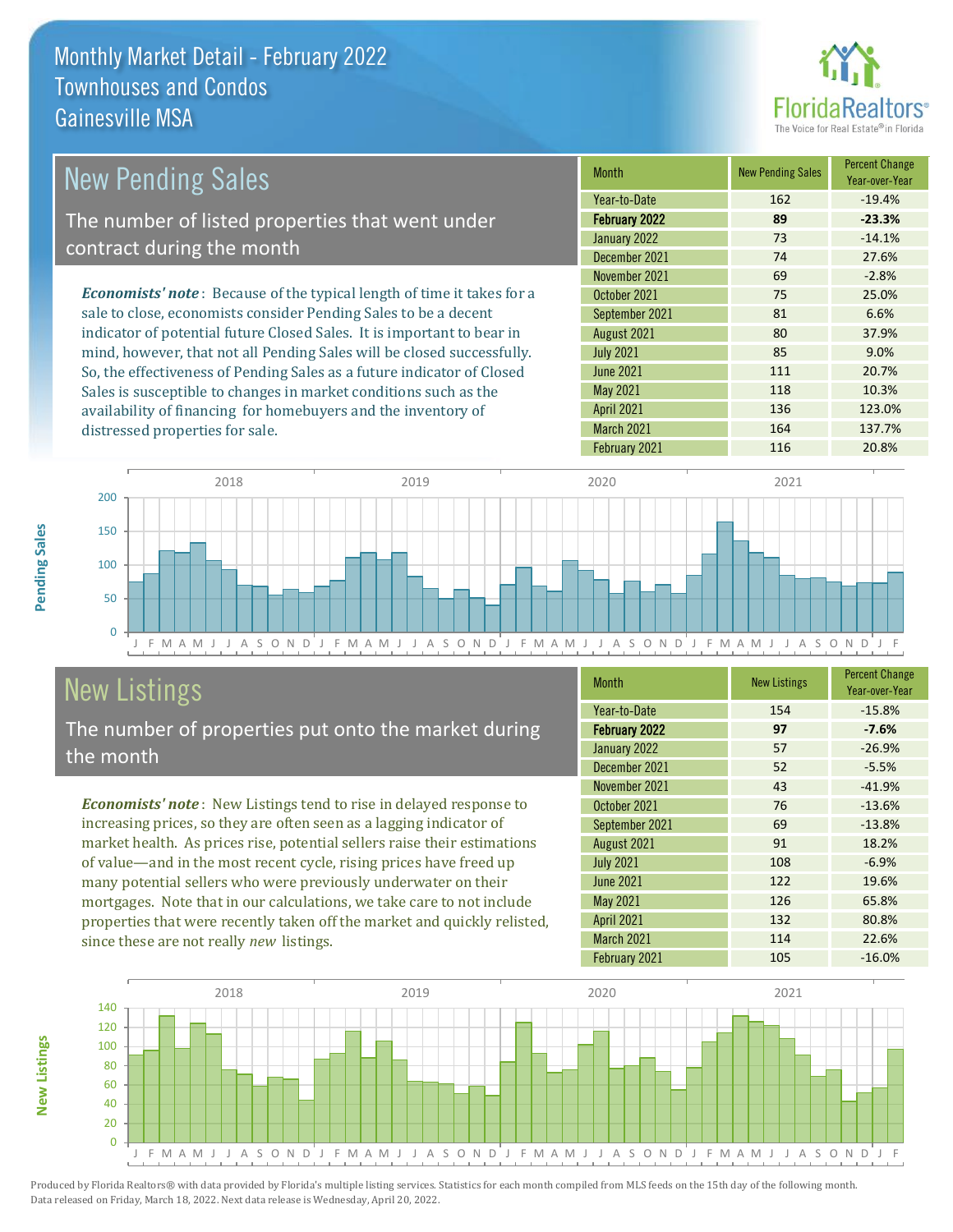

# Inventory (Active Listings) The number of property listings active at the end of the month

*Economists' note* : There are a number of ways to define and calculate Inventory. Our method is to simply count the number of active listings on the last day of the month, and hold this number to compare with the same month the following year. Inventory rises when New Listings are outpacing the number of listings that go off-market (regardless of whether they actually sell). Likewise, it falls when New Listings aren't keeping up with the rate at which homes are going off-market.

| <b>Month</b>             | Inventory | <b>Percent Change</b><br>Year-over-Year |
|--------------------------|-----------|-----------------------------------------|
| <b>YTD (Monthly Avg)</b> | 61        | $-61.5%$                                |
| <b>February 2022</b>     | 65        | $-56.7%$                                |
| January 2022             | 56        | $-65.6%$                                |
| December 2021            | 78        | $-54.9%$                                |
| November 2021            | 99        | $-46.8%$                                |
| October 2021             | 120       | $-36.8%$                                |
| September 2021           | 132       | $-22.8%$                                |
| August 2021              | 158       | $-11.2%$                                |
| <b>July 2021</b>         | 136       | $-18.6%$                                |
| <b>June 2021</b>         | 119       | $-16.8%$                                |
| <b>May 2021</b>          | 106       | $-22.6%$                                |
| <b>April 2021</b>        | 101       | $-39.9%$                                |
| March 2021               | 102       | $-34.6%$                                |
| February 2021            | 150       | 2.0%                                    |



# Months Supply of Inventory

An estimate of the number of months it will take to deplete the current Inventory given recent sales rates

*Economists' note* : MSI is a useful indicator of market conditions. The benchmark for a balanced market (favoring neither buyer nor seller) is 5.5 months of inventory. Anything higher is traditionally a buyers' market, and anything lower is a sellers' market. There is no single accepted way of calculating MSI. A common method is to divide current Inventory by the most recent month's Closed Sales count, but this count is a usually poor predictor of future Closed Sales due to seasonal cycles. To eliminate seasonal effects, we use the 12-month average of monthly Closed Sales instead.

| <b>Month</b>             | <b>Months Supply</b> | <b>Percent Change</b><br>Year-over-Year |
|--------------------------|----------------------|-----------------------------------------|
| <b>YTD (Monthly Avg)</b> | 0.7                  | $-69.6%$                                |
| February 2022            | 0.7                  | $-68.2%$                                |
| January 2022             | 0.6                  | $-75.0%$                                |
| December 2021            | 0.9                  | $-64.0%$                                |
| November 2021            | 1.1                  | $-60.7%$                                |
| October 2021             | 1.4                  | $-50.0%$                                |
| September 2021           | 1.5                  | $-42.3%$                                |
| August 2021              | 1.8                  | $-35.7%$                                |
| <b>July 2021</b>         | 1.6                  | $-38.5%$                                |
| June 2021                | 1.4                  | $-36.4%$                                |
| May 2021                 | 1.3                  | $-38.1%$                                |
| <b>April 2021</b>        | 1.3                  | $-45.8%$                                |
| <b>March 2021</b>        | 1.4                  | $-36.4%$                                |
| February 2021            | 2.2                  | 4.8%                                    |

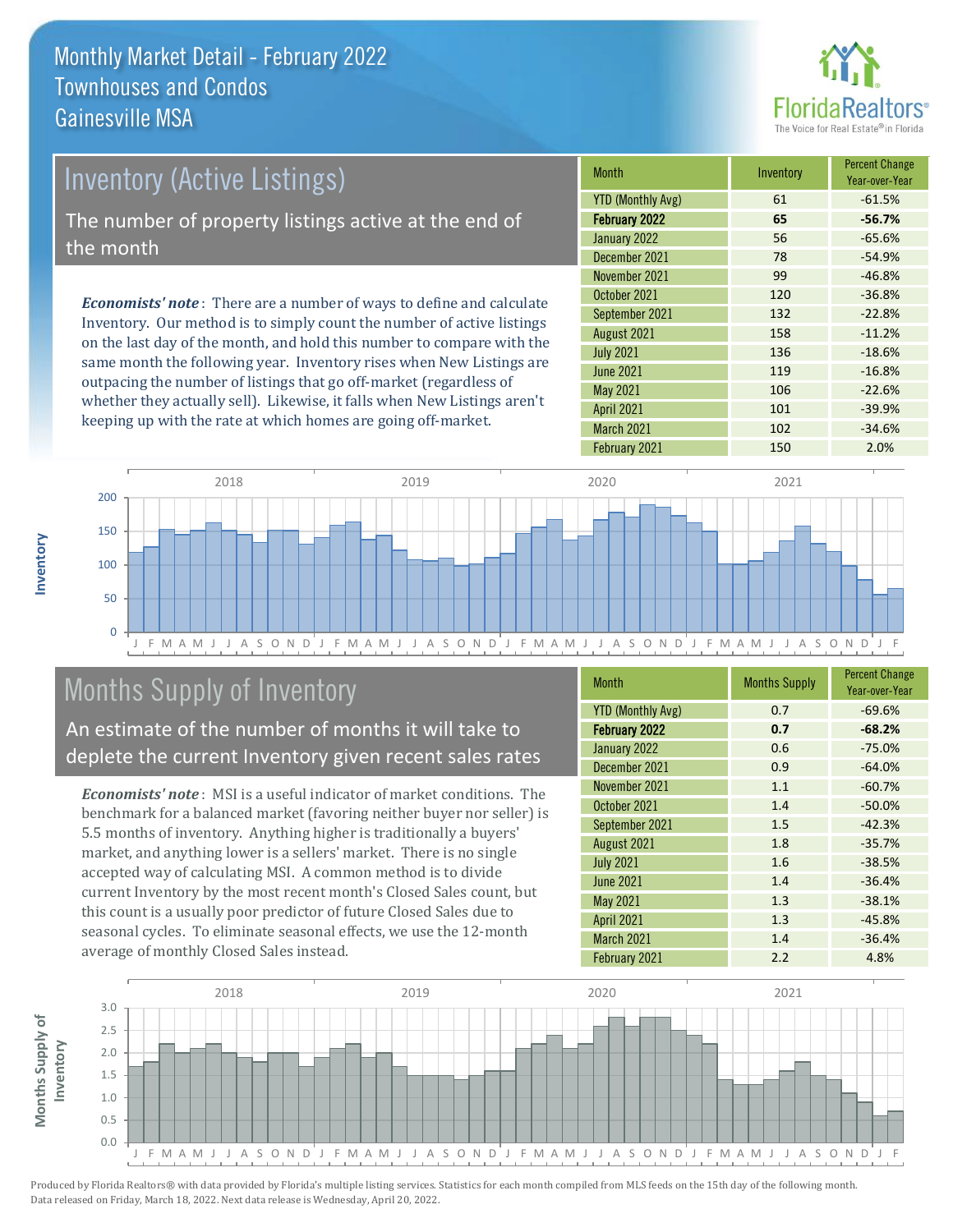

# Closed Sales by Sale Price

The number of sales transactions which closed during the month

*Economists' note:* Closed Sales are one of the simplest—yet most important—indicators for the residential real estate market. When comparing Closed Sales across markets of different sizes, we recommend comparing the percent changes in sales rather than the number of sales. Closed Sales (and many other market metrics) are affected by seasonal cycles, so actual trends are more accurately represented by year-over-year changes (i.e. comparing a month's sales to the amount of sales in the same month in the previous year), rather than changes from one month to the next.

| <b>Sale Price</b>     | <b>Closed Sales</b> | <b>Percent Change</b><br>Year-over-Year |
|-----------------------|---------------------|-----------------------------------------|
| Less than \$50,000    | $\Omega$            | $-100.0%$                               |
| \$50,000 - \$99,999   | 7                   | $-63.2%$                                |
| $$100,000 - $149,999$ | 27                  | $-3.6%$                                 |
| $$150,000 - $199,999$ | 20                  | 11.1%                                   |
| \$200,000 - \$249,999 | $\overline{2}$      | $-60.0%$                                |
| \$250,000 - \$299,999 | $\mathcal{P}$       | $-50.0%$                                |
| \$300,000 - \$399,999 | 6                   | N/A                                     |
| \$400,000 - \$599,999 | $\mathbf{1}$        | N/A                                     |
| \$600,000 - \$999,999 | $\Omega$            | N/A                                     |
| \$1,000,000 or more   | O                   | N/A                                     |



#### Median Time to Contract by Sale Price The median number of days between the listing date and contract date for all Closed Sales during the month

*Economists' note* : Like Time to Sale, Time to Contract is a measure of the length of the home selling process calculated for sales which closed during the month. The difference is that Time to Contract measures the number of days between the initial listing of a property and the signing of the contract which eventually led to the closing of the sale. When the gap between Median Time to Contract and Median Time to Sale grows, it is usually a sign of longer closing times and/or declining numbers of cash sales.

| <b>Sale Price</b>     | <b>Median Time to</b><br>Contract | <b>Percent Change</b><br>Year-over-Year |
|-----------------------|-----------------------------------|-----------------------------------------|
| Less than \$50,000    | (No Sales)                        | N/A                                     |
| \$50,000 - \$99,999   | 24 Days                           | 9.1%                                    |
| $$100,000 - $149,999$ | 52 Days                           | 10.6%                                   |
| $$150,000 - $199,999$ | 13 Days                           | $-40.9%$                                |
| $$200,000 - $249,999$ | 11 Days                           | $-81.7%$                                |
| \$250,000 - \$299,999 | 9 Days                            | 50.0%                                   |
| \$300,000 - \$399,999 | 30 Days                           | N/A                                     |
| \$400,000 - \$599,999 | 1 Day                             | N/A                                     |
| \$600,000 - \$999,999 | (No Sales)                        | N/A                                     |
| \$1,000,000 or more   | (No Sales)                        | N/A                                     |



Produced by Florida Realtors® with data provided by Florida's multiple listing services. Statistics for each month compiled from MLS feeds on the 15th day of the following month. Data released on Friday, March 18, 2022. Next data release is Wednesday, April 20, 2022.

**Median Time to Contract**

**Median Time to Contract**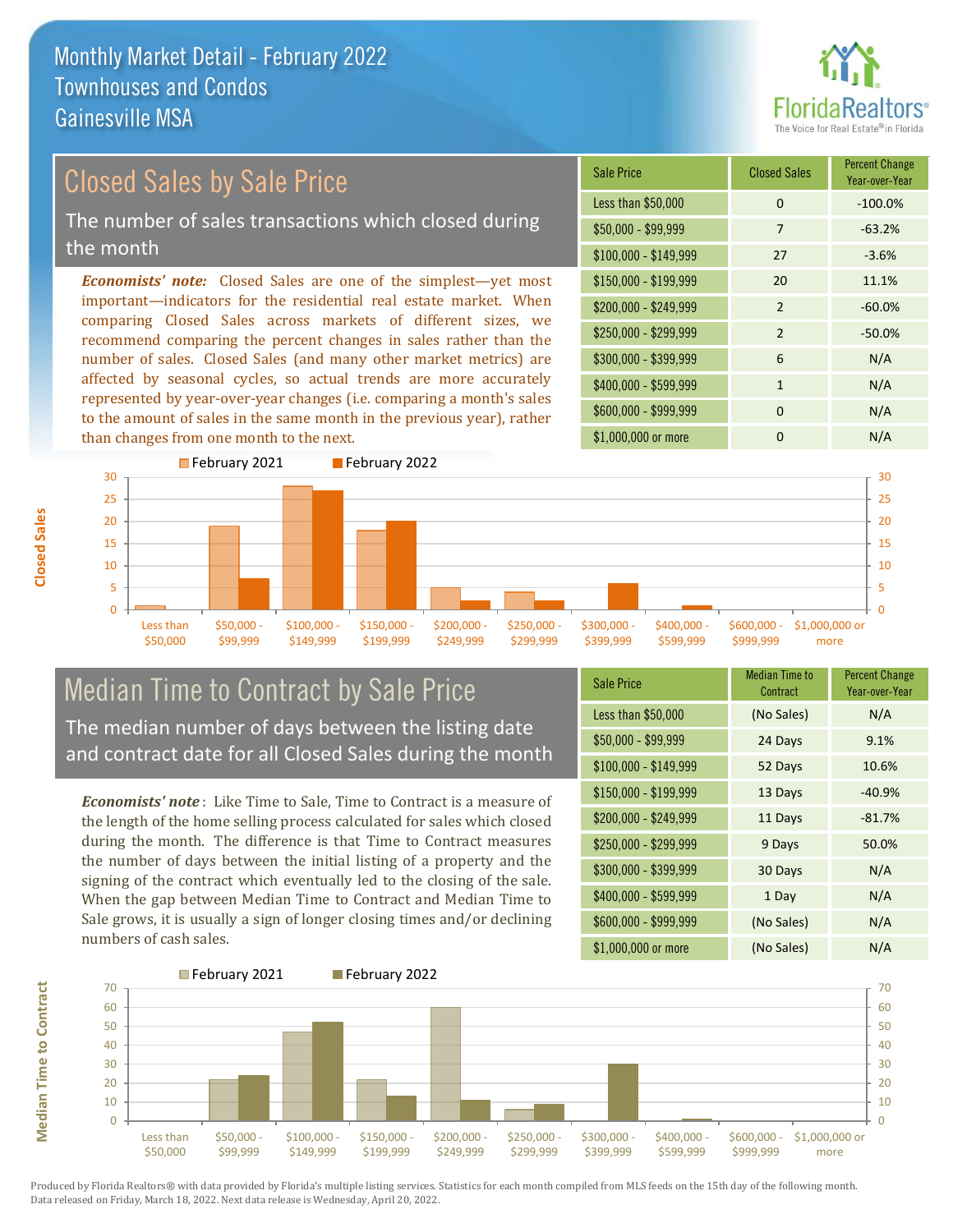

# New Listings by Initial Listing Price

The number of properties put onto the market during the month

*Economists' note:* New Listings tend to rise in delayed response to increasing prices, so they are often seen as a lagging indicator of market health. As prices rise, potential sellers raise their estimations of value—and in the most recent cycle, rising prices have freed up many potential sellers who were previously underwater on their mortgages. Note that in our calculations, we take care to not include properties that were recently taken off the market and quickly relisted, since these are not really *new* listings.

| <b>Initial Listing Price</b> | <b>New Listings</b> | <b>Percent Change</b><br>Year-over-Year |
|------------------------------|---------------------|-----------------------------------------|
| Less than \$50,000           | $\Omega$            | $-100.0%$                               |
| \$50,000 - \$99,999          | 14                  | $-17.6%$                                |
| $$100,000 - $149,999$        | 23                  | $-42.5%$                                |
| $$150,000 - $199,999$        | 40                  | 53.8%                                   |
| \$200,000 - \$249,999        | 7                   | $-56.3%$                                |
| \$250,000 - \$299,999        | $\mathcal{P}$       | $-33.3%$                                |
| \$300,000 - \$399,999        | 7                   | 600.0%                                  |
| \$400,000 - \$599,999        | 3                   | N/A                                     |
| \$600,000 - \$999,999        | 1                   | N/A                                     |
| \$1,000,000 or more          | ŋ                   | N/A                                     |



### Inventory by Current Listing Price The number of property listings active at the end of the month

*Economists' note* : There are a number of ways to define and calculate Inventory. Our method is to simply count the number of active listings on the last day of the month, and hold this number to compare with the same month the following year. Inventory rises when New Listings are outpacing the number of listings that go off-market (regardless of whether they actually sell). Likewise, it falls when New Listings aren't keeping up with the rate at which homes are going off-market.

| <b>Current Listing Price</b> | Inventory      | <b>Percent Change</b><br>Year-over-Year |
|------------------------------|----------------|-----------------------------------------|
| Less than \$50,000           | $\Omega$       | $-100.0%$                               |
| $$50,000 - $99,999$          | 8              | $-52.9%$                                |
| $$100,000 - $149,999$        | 17             | $-68.5%$                                |
| $$150,000 - $199,999$        | 27             | 0.0%                                    |
| \$200,000 - \$249,999        | 5              | $-82.8%$                                |
| \$250,000 - \$299,999        | $\mathbf{1}$   | $-93.8%$                                |
| \$300,000 - \$399,999        | 3              | 50.0%                                   |
| $$400,000 - $599,999$        | $\overline{2}$ | $-33.3%$                                |
| \$600,000 - \$999,999        | 2              | 100.0%                                  |
| \$1,000,000 or more          | 0              | N/A                                     |



Produced by Florida Realtors® with data provided by Florida's multiple listing services. Statistics for each month compiled from MLS feeds on the 15th day of the following month. Data released on Friday, March 18, 2022. Next data release is Wednesday, April 20, 2022.

**Inventory**